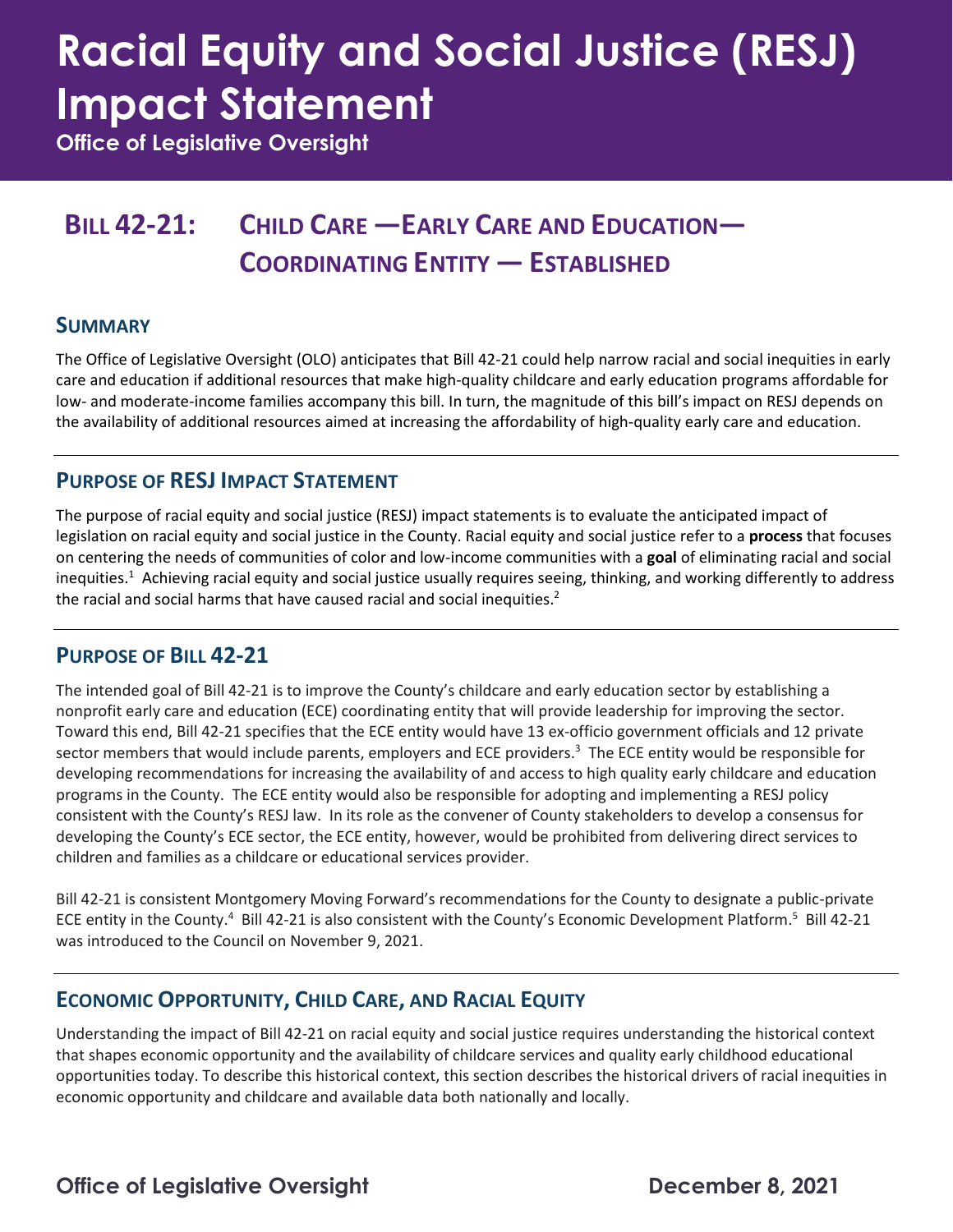### **RESJ Impact Statement Bill 42-21**

**Inequities in Economic Opportunity.** Historically inequitable policies have fostered racial and ethnic inequities in economic development among business owners and employees. As noted by the Federal Reserve Bank of Boston:<sup>6</sup>

*"(T)he practices and policies that laid the groundwork for and built the U.S. were explicitly designed to ensure an absolute accumulation of intergenerational wealth and concentrated power for white people, particularly men. A legacy of land theft, slavery, racial segregation, disenfranchisement, and other exclusive policies against Black and Indigenous people and people of color produced a racialized economy that decimated these communities and intentionally barred survivors and descendants from building wealth, socioeconomic well-being and resilience."* 

Historic and current inequities in economic opportunity result in sizable disparities in business ownership by race and ethnicity. Nationally, Black and Latinx residents represent about 28 percent of the population, but only eight percent of the nation's business owners with employees.<sup>7</sup> Locally, Black and Latinx firms each accounted for 15 percent of firms in 2012 and Asian firms accounted for 14 percent of firms, yet Asian firms accounted for only four percent of business revenue, Black firms accounted for 1.7% of business revenue, and Latinx firms accounted for 1.5% of business revenue.<sup>8</sup>

Economic inequities also foster racial and ethnic disparities in employment, income, and poverty. Nearly two-thirds (64 and 62 percent) of White and Asian residents in Montgomery County were employed in management, business, science and arts occupations in 2017 while less than half of Black residents (45 percent) and only a quarter of Latinx residents were employed in such positions.<sup>9</sup> This contributes to disparities in incomes by race and ethnicity where the median household income for White families in Montgomery County was \$119,000 and Asian families was \$109,000 compared to \$73,000 for Black households and \$72,000 for Latinx households in 2017.<sup>10</sup> Economic inequities also foster disparities in poverty rates by race and ethnicity where three percent of White residents and six percent of Asian residents lived in poverty in 2019 compared to 12 percent of Black residents and 13 percent of Latinx residents.<sup>11</sup>

**Inequities in Child Care.** Historically, inequitable policies and practices have fostered inequities in childcare by race and ethnicity among businesses and their employees as well as among client families and children. These inequities are driven by a lack of public investment in early childcare that is rooted in the racialized history of Black women bearing the burden of domestic work and childcare through slavery and Jim Crow. A description of how this legacy shapes inequity by race and ethnicity among childcare providers, access, and outcomes follows.

*Childcare Providers and Caregivers.* Unlike most developed nations, the U.S. for the most part has not treated the care of its youngest children as a public good worthy of significant public investment, especially in relation to K-12 public education.<sup>12</sup> Whereas K-12 is seen as part of the public good, childcare has been viewed as part of the service industry. <sup>13</sup> The public undervaluing of childcare and its workforce is rooted in a history of race, gender, class, and nativism.<sup>14</sup> More than 90 percent of childcare workers are female and nearly half (45 percent) are people of color. <sup>15</sup> People of color are also concentrated among childcare providers as half of childcare business owners are minority-owned.<sup>16</sup>

The undervaluing of childcare makes it difficult for childcare providers and workers to achieve financial stability. Nationally, about 10 percent of programs have closed permanently since the start of the pandemic.<sup>17</sup> Further, four in five childcare operators suffered from a staffing shortage this summer and more than a third of early childhood educators reported they were considering leaving their programs, or the field itself, within the next year – a figure that increases to 55 percent at minority-owned businesses.<sup>18</sup> A large proportion of the field has also worked in poorly paid jobs with substandard or no benefits. In 2013, childcare workers earned an average of \$10 per hour. Preschool teachers faired better at \$15.11 per hour. In comparison, kindergarten teachers earned \$25.40 per hour.<sup>19</sup> Further, a national survey found that nearly half of childcare workers received public assistance.<sup>20</sup> Without<sub>[TE1]</sub> sufficient government support for childcare, "women of color have been subsidizing the entire system by taking very low wages."<sup>21</sup>

**Office of Legislative Oversight** 2 **December 8, 2021**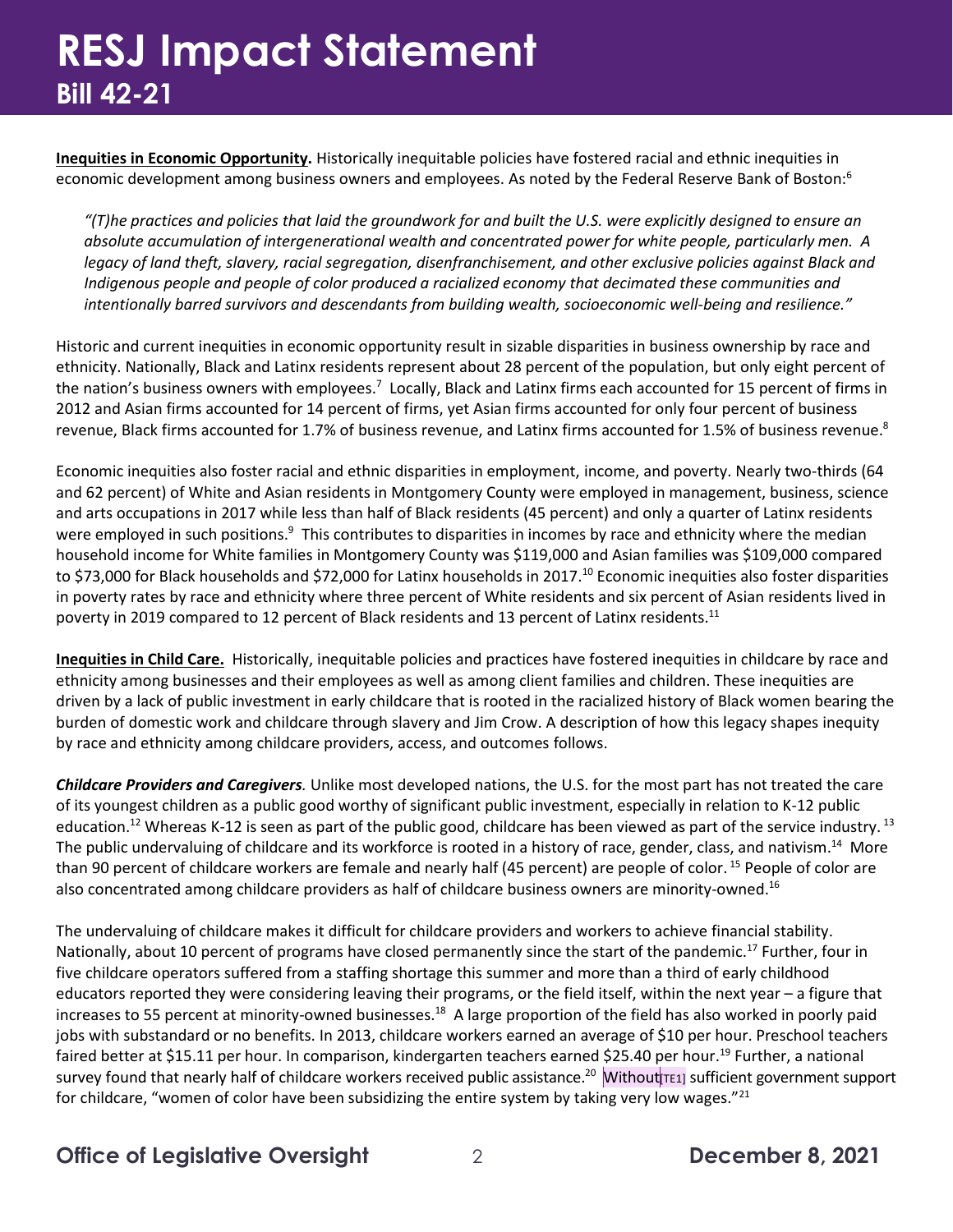## **RESJ Impact Statement Bill 42-21**

The government usually subsidizes early childhood education for low-income families who receive state-funded vouchers or subsidies. While many states and cities have also created or expanded pre-K programs, collectively these programs only serve 44 percent of eligible four-year-olds and 17 percent of eligible three-year-olds nationwide.<sup>22</sup> Researchers note that government investments in childcare and early education have occurred in "fits and starts,"<sup>23</sup> often in response to larger public goals like preparing children for school, moving low-income parents into employment, and assimilating immigrant and low-income children of color into mainstream culture. However, these efforts have not been sufficiently funded to meet policy goals, provide benefits equitably, or address gaps in access to early education.<sup>24</sup>

*Childcare Opportunities.* Although government funding for childcare targets low-income families, both low- and moderate-income families face barriers to childcare and early education because the supply of available slots is insufficient for demand. A description of common barriers follows. Of note, these barriers can be especially daunting for families of color, English learning families, and immigrant families.<sup>25</sup>

- **Affordability:** The most universal barrier to childcare is cost. There are too few free or affordable early childhood programs for all children. For most working families, childcare is a significant portion of their household budget.<sup>26</sup> In 2021, the average cost of full-time infant care was \$14,668 per year and for preschooler care, it was \$16,365.<sup>27</sup> A family of four with an infant and a preschooler in Montgomery County would need to earn at least \$106,000 to afford the costs of childcare.<sup>28</sup> Affordability is especially challenging for Black and Latinx families given lower average salaries and higher poverty rates.
- **Access:** Publicly funded early childhood programs can help alleviate affordability as a barrier to accessing quality childcare and early education services. Since all early childhood programs are under-resourced, policies determining who can participate in these programs are often made in the context of limited resources. These decisions can disproportionately limit access to children and families of color.<sup>29</sup>
- **Supply:** Families' participation in childcare and early education may also be inhibited by the lack of high-quality options that are culturally and linguistically appropriate. Research on populations impacted by "childcare deserts," areas with little or no access to childcare – show that nationally Latinx and Asian children are most impacted by lack of supply. The supply of high-quality options is often limited in poor and low-income neighborhoods. Low-income neighborhoods, as well as neighborhoods with high proportions of non-English speakers, may also have low availability of formal, licenses, culturally competent care, including bilingual providers who speak the languages of the families in the community. <sup>30</sup>

Locally, three of the most diverse areas of the County, Gaithersburg and Montgomery Village (District 9), Silver Spring and Wheaton (District 13) and Burtonsville (District 5) can be considered childcare deserts for infants and toddlers since the number of children under age two exceed slots available by more than 2,000 children.<sup>31</sup> In 2016, there were 5.5 children per registered slot for infants and toddlers across the County overall.<sup>32</sup>

• **Quality:** Research shows that maintaining strong and positive racial, ethnic, and cultural identities is beneficial for youth of color's development. Similarly, research demonstrates the benefits of early childhood program practice that maintains continuity of cultural and linguistic characteristics and experiences between children's homes and their early childhood settings. Yet definitions of quality in early childhood settings often reflects the views of the dominant language and culture and may fail to elevate standards of diversity or alternative concepts of quality.<sup>33</sup> In 2017, 43 percent of four-year olds participated in high-quality pre-K programs-defined as public pre-K and childcare and family care slots−meeting the Excels 5 criteria in Montgomery County.34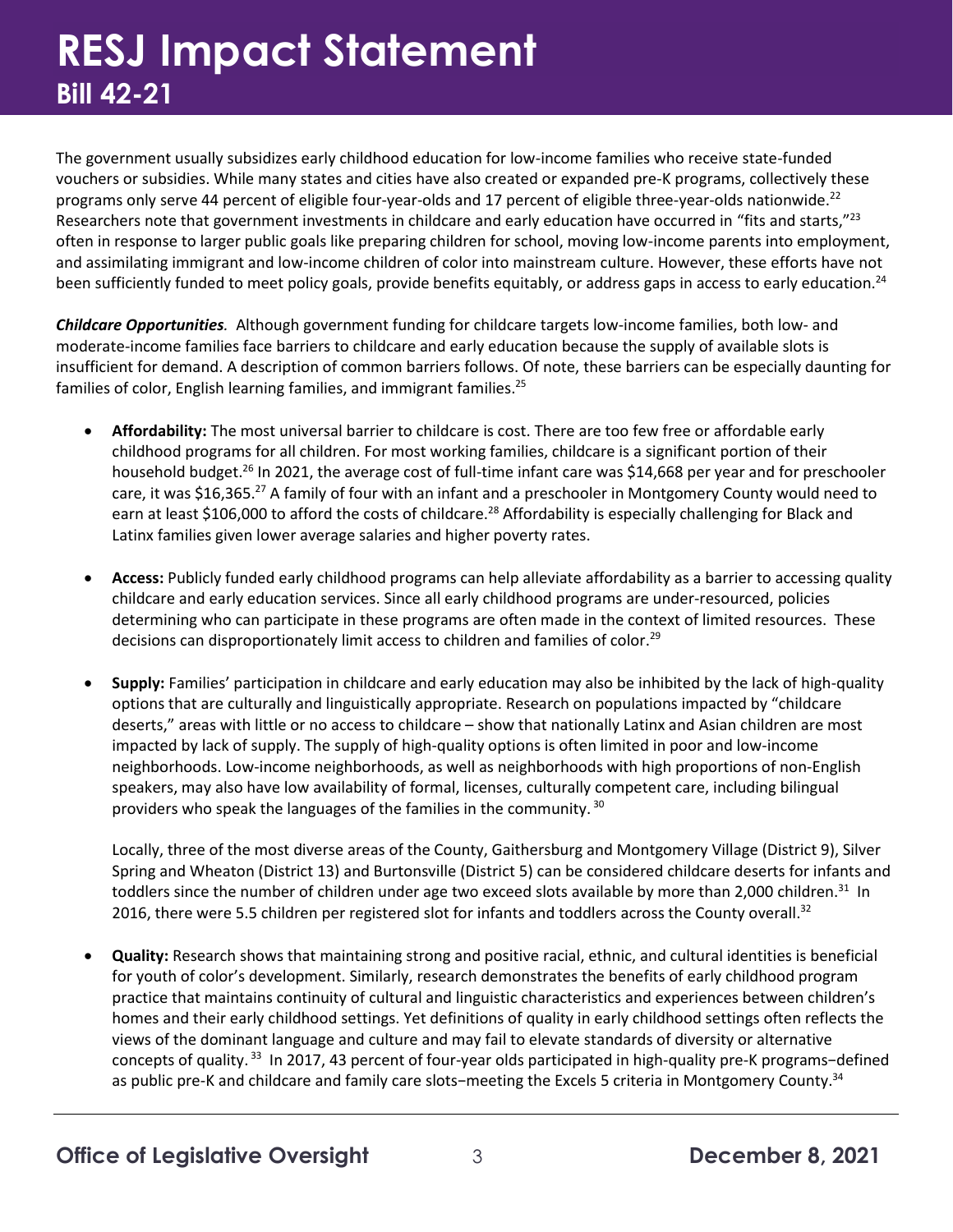### **ANTICIPATED RESJ IMPACTS**

If enacted, Expedited Bill 42-21 will establish a non-profit entity tasked with developing a plan for improving the County's early care and education (ECE) sector. Increasing coordination among existing resources with a focus on improving racial equity and social justice in the development and delivery of ECE services are laudable priorities that could make existing ECE options more racially and socially equitable. However, the main factor shaping racial and social inequities in ECE is absence of significant government funding that puts high-quality ECE programs out of reach for many low- and moderate-income families rather than a lack of coordination among existing ECE programs and resources. In turn, due to a history of systemic inequities, BIPOC families and providers are under-served by the current system of ECE because they often have less wealth and income than White families and providers in the County.

Given that the availability of public resources for ECE likely shapes racial and social inequities in ECE more so than a lack of coordination within the ECE sector, OLO anticipates that Bill 42-21 could help narrow racial and social inequities if it is accompanied by a large infusion of public resources that make high-quality childcare and early education programs affordable for low- and moderate-income families. The ECE coordinating entity, if enacted, would undoubtedly advocate for additional public resources to support the Countywide ECE plan it develops. With a significant financial investment in ECE, Bill 42-21 could improve RESJ by ensuring that new ECE resources are implemented ways that narrow racial and social inequities in ECE. Without additional public revenue, OLO anticipates that Bill 42-21 will have a limited and at best minor impact on narrowing racial and social inequities in early care and education in the County.

#### **RECOMMENDED AMENDMENTS**

The County's Racial Equity and Social Justice Act requires OLO to consider whether recommended amendments to bills aimed at narrowing racial and social inequities are warranted in developing RESJ impact statements.<sup>35</sup> OLO finds that Bill 45-21 could narrow racial and ethnic inequities in early care and education if it is accompanied by a large infusion of public resources aimed at making high-quality ECE options affordable to low- and moderate-income families. Consequently, this RESJ impact statement does not offer recommendations.

### **CAVEATS**

Two caveats to this racial equity and social justice impact statement should be noted. First, predicting the impact of legislation on racial equity and social justice is a challenging, analytical endeavor due to data limitations, uncertainty, and other factors. Second, this RESJ impact statement is intended to inform the legislative process rather than determine whether the Council should enact legislation. Thus, any conclusion made in this statement does not represent OLO's endorsement of, or objection to, the bill under consideration.

### **CONTRIBUTIONS**

OLO staffer Elaine Bonner-Tompkins, Senior Legislative Analyst, drafted this RESJ impact statement.

<sup>&</sup>lt;sup>1</sup> Definition of racial equity and social justice adopted from "Applying a Racial Equity Lends into Federal Nutrition Programs" by Marlysa Gamblin, et.al. Bread for the World, and from Racial Equity Tools<https://www.racialequitytools.org/glossary> <sup>2</sup> Ibid

<sup>3</sup> Montgomery County Council, Bill 42-21, Child Care – Early Care and Education Coordinating Entity – Established, introduced on November 9, 2021